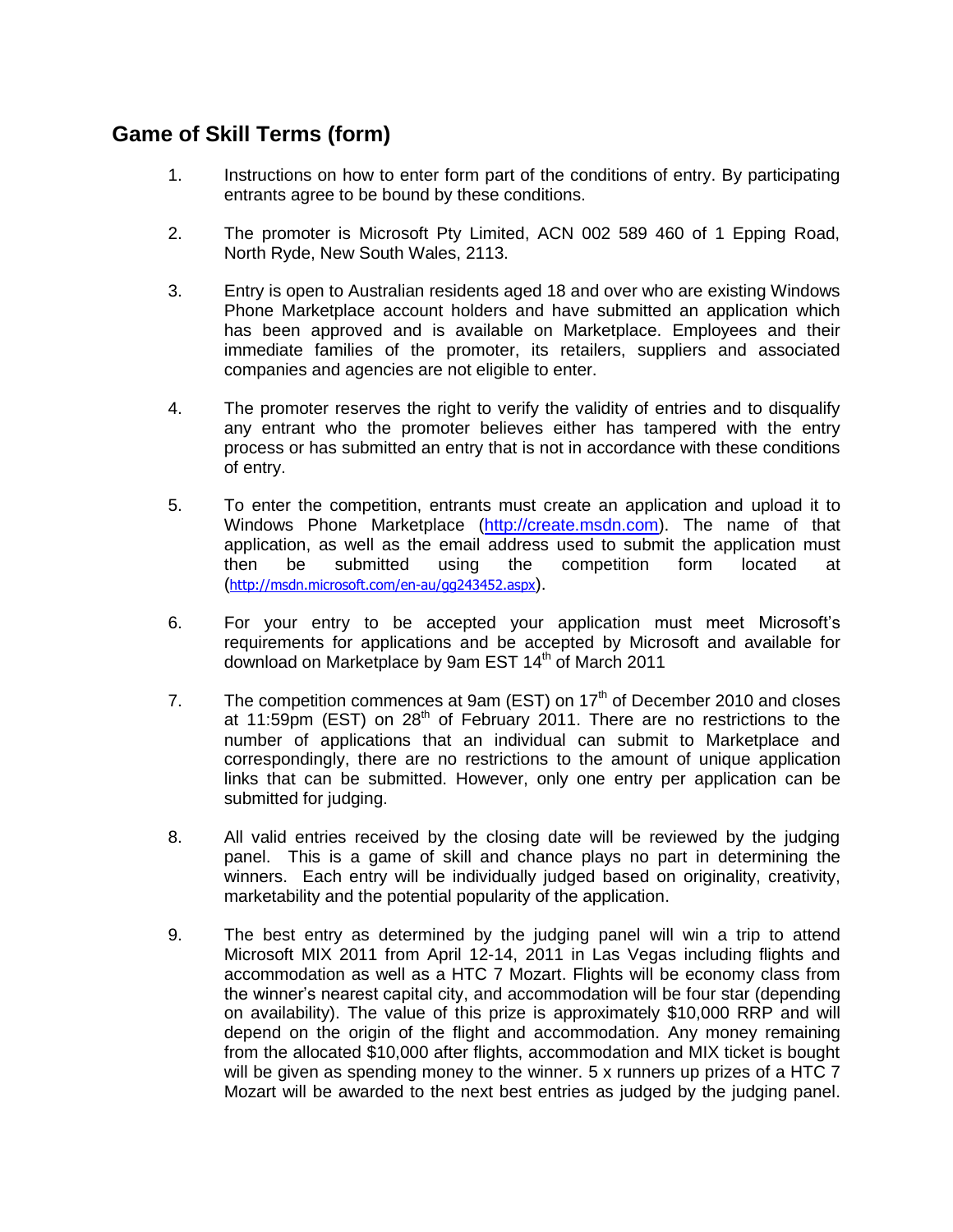The value of this prize is \$864 RRP per handset. Total number prizes  $= 6$ . Total prize value = \$15,184. Prizes are not exchangeable, transferable or redeemable for cash. Travel arrangements are at the promoter's discretion and dependent on the winner's nearest Australian capital airport, however the winner must be available to travel between the 11<sup>th</sup> and 15<sup>th</sup> of April 2011. If the promoter is unable to supply the nominated prize, the promoter reserves the right to supply another prize of greater or equal value.

- 10. All meals, beverages, extra activities, spending money, mobile phone plans and charges and all other ancillary costs (including travel insurance and any visa requirements) not expressly provided, as well as obtaining any of these, are the responsibility of the winner. In the event that, for any reason whatsoever, the winner does not take an element of the prize at the time stipulated by the promoter then that element of the prize will be forfeited by the winner and cash will not be awarded in lieu of that element of the prize.
- 11. If an application is submitted to Windows Phone Marketplace by an organisation, and that application is determined as the winner of any of the prizes referred to in Clause 9, the prize will be awarded to the organisation and it is at the discretion of the organisation in question to select and nominate a person from the organisation to redeem the prize. Microsoft is not responsible for the organisation selection and nomination of the person within the winning organisation, nor any employment, tax or other implications which the organisation and/or the person selected to redeem the prize will or may incur. Microsoft will not be liable to any other person within the organisation whom the organisation does not select or nominate to redeem the prize. For the avoidance of doubt – only one prize will be awarded and each prize will only be capable of redemption by one person.
- 12. While the application submitted to Windows Phone Marketplace remains the property of the entrant, the entries themselves as submitted at [[http://msdn.microsoft.com/en-au/gg243452.aspx\]](http://msdn.microsoft.com/en-au/gg243452.aspx) become the property of the promoter. The promoter's decision is final and no correspondence will be entered into. No responsibility is accepted for entries not received by the promoter. Entries will be deemed void if stolen, forged, mutilated or tampered with in any way.
- 13. All entries are deemed to be received at the time of receipt into the promotion database and not at the time of transmission by the entrant.
- 14. The stated prize value is the recommended retail value (\$14,320 + GST) in Australia as provided by the supplier and is correct at the time of printing. The Promoter accepts no responsibility for any variation in the value of the prize. The Promoter and its associated agencies and companies accept no responsibility for prizes damaged or lost in transit.
- 15. Winners of all prizes will be notified via telephone and email.
- 16. In the event that a prize is not claimed by 9am  $21^{st}$  March 2011 the judges will select an alternate winner to receive the prize. For the avoidance of doubt, should the winner not be able to attend the Microsoft MIX 2011 event on the travel dates specified by the Promoter for any reason (including visa issues), the judges will select an alternate winner to receive the prize.